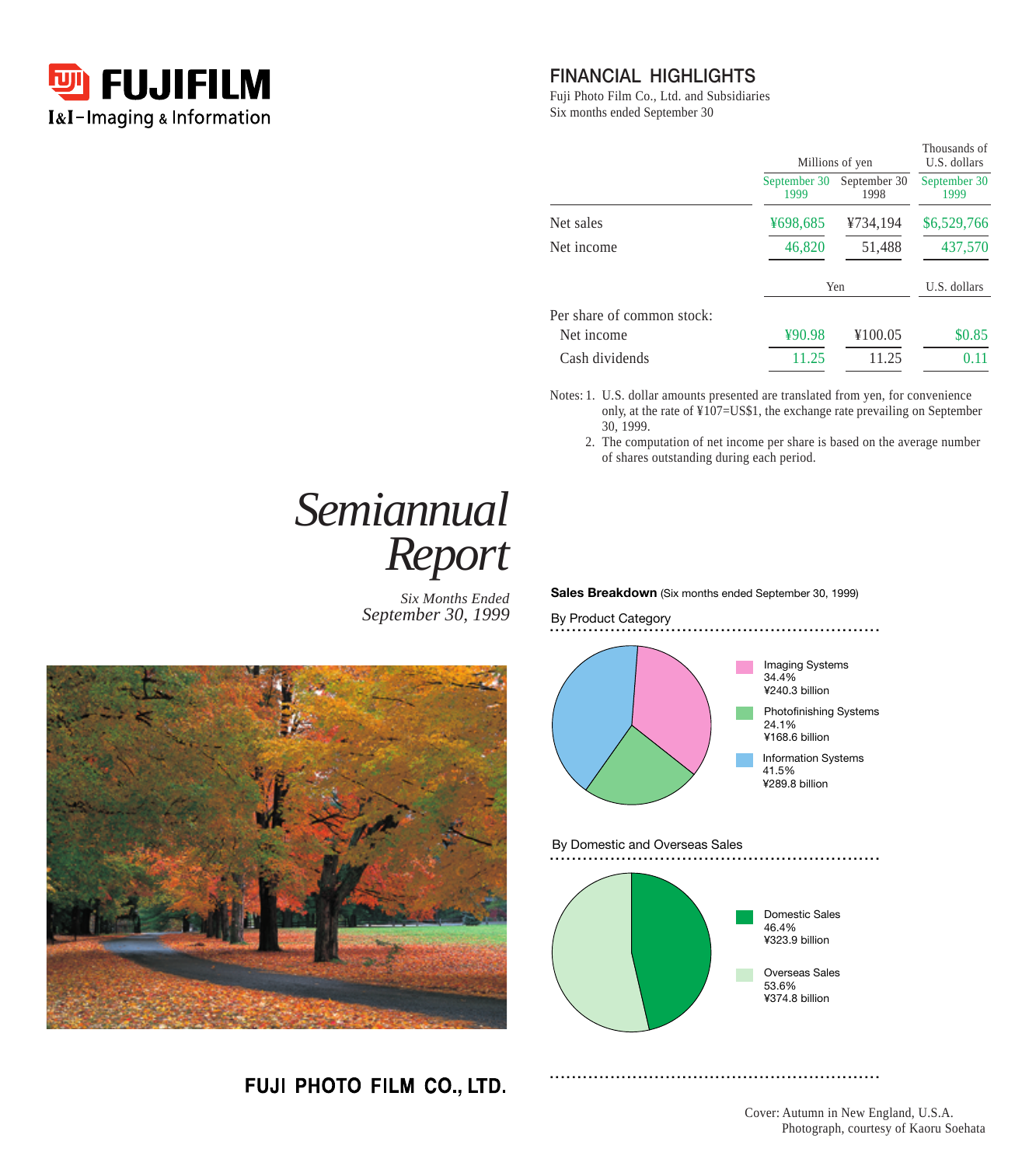During the six-month period ended September 30, 1999, the Japanese economy showed some improvement. However, personal consumption and capital investment in the private-sector remained lackluster. The U.S. economy held firm, bolstered by domestic demand. European economies on the whole, also performed well. In Asia, there were signs of slight recovery.

Under such conditions, we focused on ensuring the timely introduction of new products, systems and services and enhanced marketing. As a result of these efforts, our operations, particularly in North America and Europe, performed very well, and accordingly, sales in those markets recorded firm increases. In spite of these improvements, however, our results during the period were affected by the sharp appreciation of the yen. In yen terms consolidated net sales slipped 4.8%, to ¥698.6 billion (\$6,530 million), while net income declined 9.1%, to ¥46.8 billion (\$438 million).

Interim cash dividends were declared at ¥11.25 (\$0.11) per share.

In the Imaging Systems segment, we have won strong market support for our NEW SUPERIA series of 35mm color negative films and NEW NEXIA series for the Advanced Photo System (APS), applying our proprietary Fourth Color Layer Technology–the only one in the world. Both of these series of films boast exceptionally vivid and faithful color reproduction. We responded to the diversifying needs of customers in the digital camera market by adding several new products to our lineup, including the MX-2900 Zoom, which incorporates a 2.3-million-pixel charge-coupled device (CCD) and a 3X zoom lens, and the compact MX-1700 Zoom models.

In the Photofinishing Systems segment, we launched the Frontier 350 and 370 Digital Minilab systems, both of which generate ultrahigh-quality prints with their distinguished color image stability from various types of digital media, as well as from color negative or reversal film. These minilab systems have gained an outstanding reputation in the market because of the unprecedented quality of the prints they produce, which is made possible by the revolutionary digital processing technologies and software built into them.

In the Information Systems segment, we augmented our lineup of printing systems for the graphic arts market

by launching the Luxel IMAGESETTER F-9000, an imagesetter that delivers outstanding productivity. In medical diagnostic products, we upgraded the Fuji Computed Radiography (FCR) 5000 series of next-generation digital X-ray imaging systems. Sales of our high-capacity data storage products, DLTtape™ IV and DDS4, both of which incorporate our proprietary Advanced Super-Thin Layer & High-Output Metal Media (ATOMM) technology, as well as WV FILM for liquid crystal display panels were bolstered.

The operating environment for Fujifilm is expected to remain harsh during the second half of the current fiscal year, owing to further appreciation of the yen and other factors. Guided by our "I&I" ("Imaging and Information") slogan, in order to expand our business domain, we are developing strategic marketing that reflects user values and reinforces our position as a leader in the digital imaging market. We are striving to ensure corporate soundness, as well as build a stronger, more competitive Fujifilm Group, by improving the efficiency of our business processes and promoting overall cost reduction. To fulfill our responsibility as a corporate citizen, we are intensifying, redefining and enhancing our commitment to adhering to corporate ethics and responding to environmental and product safety issues.

As always, we thank our shareholders, customers and business partners for their cooperation to date and look forward to their guidance and support in the years ahead.

December 1999

Minoru Ohnishi Chairman and Chief Executive Officer

Masayuhi 44 uniyihi

Masayuki Muneyuki President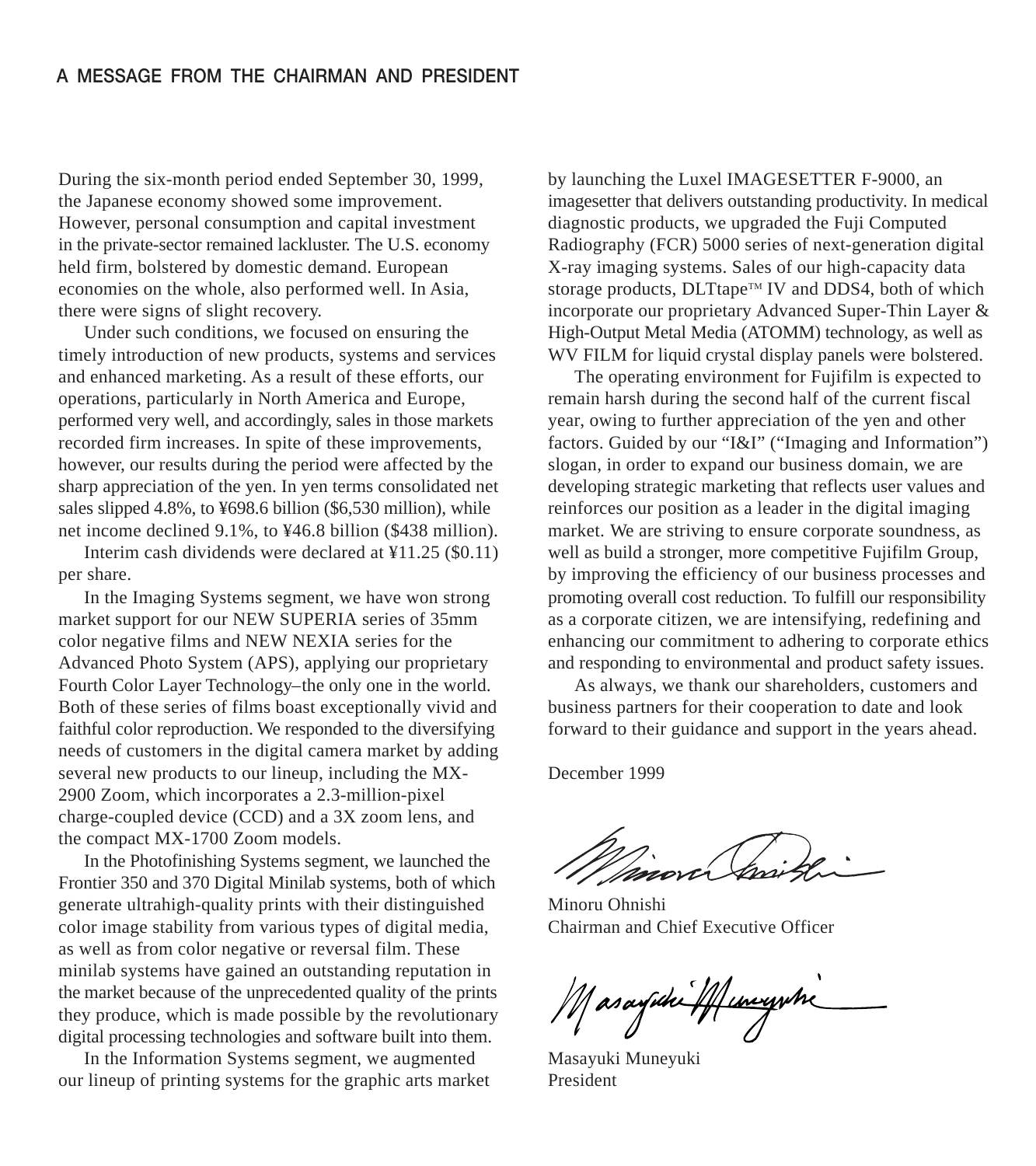## **CONSOLIDATED BALANCE SHEETS** (Unaudited)

Fuji Photo Film Co., Ltd. and Subsidiaries September 30, 1999 and March 31, 1999

|                                           | Millions of yen      |                  | Thousands of<br>U.S. dollars |  |
|-------------------------------------------|----------------------|------------------|------------------------------|--|
| Assets                                    | September 30<br>1999 | March 31<br>1999 | September 30<br>1999         |  |
| Current assets:                           |                      |                  |                              |  |
| Cash and cash equivalents                 | 638,824<br>¥         | ¥<br>582,607     | \$5,970,318                  |  |
| Marketable securities                     | 137,627              | 140,622          | 1,286,234                    |  |
| Notes and accounts receivable:            |                      |                  |                              |  |
| Trade                                     | 240,483              | 240,470          | 2,247,505                    |  |
| Affiliated companies                      | 32,219               | 37,244           | 301,112                      |  |
| Allowance for doubtful                    |                      |                  |                              |  |
| receivables                               | (8,560)              | (8, 484)         | (80,000)                     |  |
| Inventories                               | 221,298              | 236,644          | 2,068,205                    |  |
| Deferred income taxes                     | 35,002               | 35,490           | 327,121                      |  |
| Prepaid expenses and other                | 14,625               | 15,536           | 136,682                      |  |
| Total current assets                      | 1,311,518            | 1,280,129        | 12,257,177                   |  |
| Investments and long-term<br>receivables: |                      |                  |                              |  |
| Investments in and advances               |                      |                  |                              |  |
| to affiliated companies                   | 167,331              | 166,117          | 1,563,841                    |  |
| Investment securities                     | 62,168               | 62,868           | 581,009                      |  |
| Long-term receivables                     | 16,480               | 17,880           | 154,019                      |  |
|                                           | 245,979              | 246,865          | 2,298,869                    |  |
| Property, plant and equipment:            |                      |                  |                              |  |
| Land                                      | 44,456               | 45,036           | 415,476                      |  |
| <b>Buildings</b>                          | 324,568              | 328,646          | 3,033,346                    |  |
| Machinery and equipment                   | 1,003,822            | 1,014,809        | 9,381,514                    |  |
| Construction in progress                  | 21,344               | 16,951           | 199,477                      |  |
|                                           | 1,394,190            | 1,405,442        | 13,029,813                   |  |
| Less accumulated depreciation             | (936, 882)           | (931, 873)       | (8,755,906)                  |  |
|                                           | 457,308              | 473,569          | 4,273,907                    |  |
| Other assets:                             |                      |                  |                              |  |
| Intangible assets, net                    | 65,263               | 71,968           | 609,935                      |  |
| Deferred income taxes                     | 27,121               | 24,846           | 253,467                      |  |
| Other                                     | 23,191               | 22,077           | 216,738                      |  |
|                                           | 115,575              | 118,891          | 1,080,140                    |  |
| Total assets                              | ¥2,130,380           | ¥2,119,454       | \$19,910,093                 |  |

|                                            | Millions of yen      |                  | Thousands of<br>U.S. dollars |  |
|--------------------------------------------|----------------------|------------------|------------------------------|--|
| Liabilities and Shareholders' Equity       | September 30<br>1999 | March 31<br>1999 | September 30<br>1999         |  |
| Current liabilities:                       |                      |                  |                              |  |
| Short-term debt                            | ¥<br>144,535 ¥       |                  | 154,143 \$ 1,350,794         |  |
| Notes and accounts payable:                |                      |                  |                              |  |
| Trade                                      | 134,968              | 134,267          | 1,261,383                    |  |
| Construction                               | 26,338               | 26,917           | 246,150                      |  |
| Accrued income taxes                       | 29,616               | 18,703           | 276,785                      |  |
| <b>Accrued liabilities</b>                 | 89,213               | 88,022           | 833,766                      |  |
| Other current liabilities                  | 28,154               | 24,565           | 263,122                      |  |
| Total current liabilities                  | 452,824              | 446,617          | 4,232,000                    |  |
| Long-term debt                             | 37,328               | 47,363           | 348,860                      |  |
| Accrued pension and<br>severance costs     | 96,800               | 98,351           | 904,673                      |  |
| Customers' guarantee deposits<br>and other | 52,669               | 54,138           | 492,233                      |  |
| Minority interests in subsidiaries         | 21,604               | 20,466           | 201,907                      |  |
| Shareholders' equity:                      |                      |                  |                              |  |
| Common stock, ¥50 par value:               |                      |                  |                              |  |
| Authorized: 800,000,000 shares             |                      |                  |                              |  |
| 514,625,728 shares<br>Issued:              | 40,363               | 40,363           | 377,224                      |  |
| Additional paid-in capital                 | 68,135               | 68,135           | 636,776                      |  |
| Legal reserve                              | 11,084               | 11,068           | 103,589                      |  |
| Retained earnings                          | 1,394,487            | 1,353,472        | 13,032,588                   |  |
| Accumulated other comprehensive            |                      |                  |                              |  |
| income (loss)                              | (44, 914)            | (20,519)         | (419, 757)                   |  |
| Total shareholders' equity                 | 1,469,155            | 1,452,519        | 13,730,420                   |  |
| Total liabilities and                      |                      |                  |                              |  |

*shareholders' equity* <u> $\frac{\text{\$2,130,380}}{4} \frac{\text{\$2,119,454}}{4} \frac{\$19,910,093}{4}$ </u>